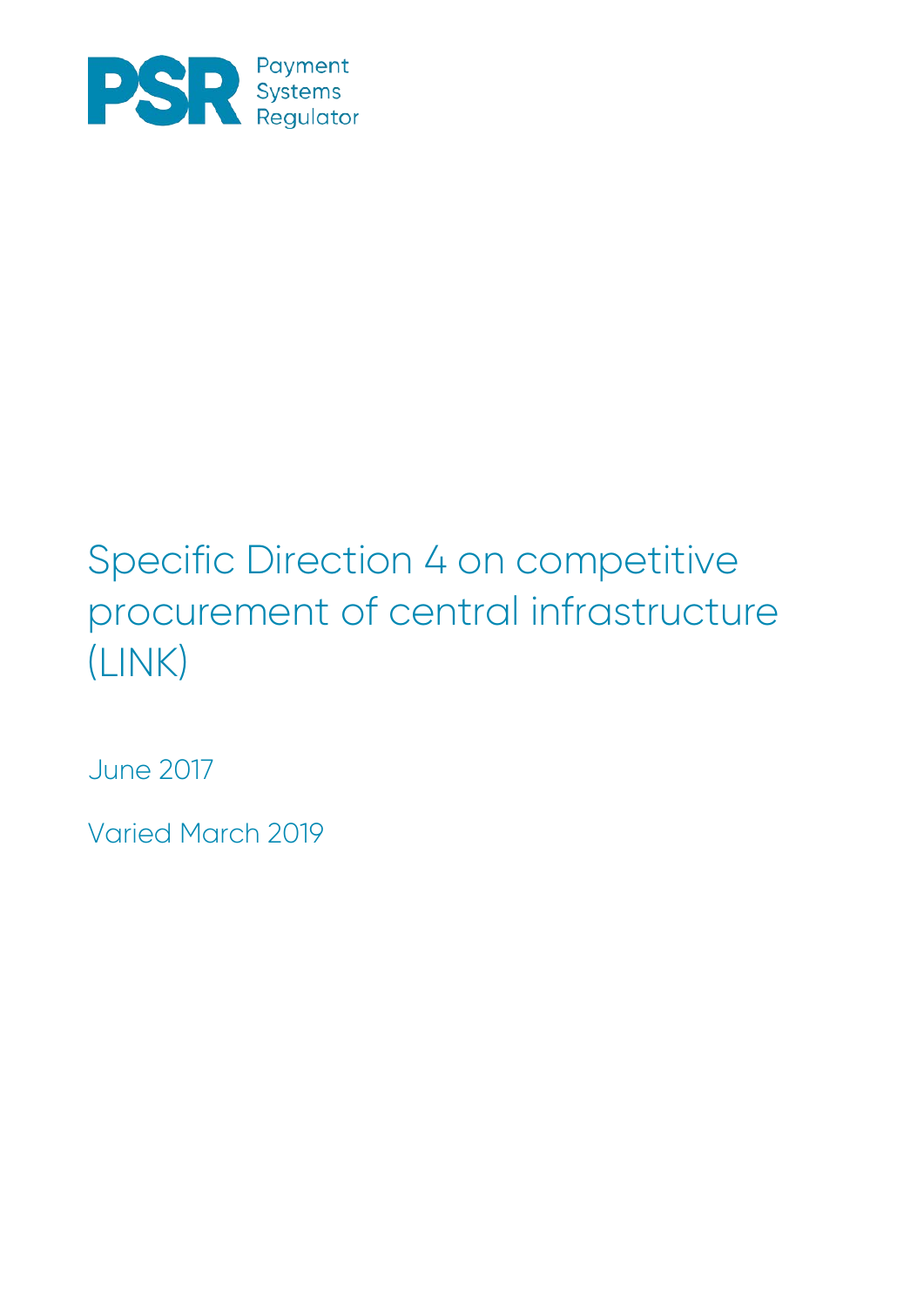# Specific Direction 4 (Procurement: LINK)

This document shows the text of Specific Direction 4 (Procurement: LINK) as varied by Specific Direction 4a (March 20[1](#page-1-0)9)<sup>†</sup>, which changes the date in paragraph 2.1 from 2 April 2021 to 2 October 2021.

### **1 Recitals**

#### **Whereas:**

- **1.1** The *operator* of *LINK* has been operating the *LINK* payment system with the use of central infrastructure services provided under the existing central infrastructure contract. Central infrastructure services are provided under this contract is for an initial term of five years, with the contract being subject to termination without incurring early exit fees from 2 April 2021, following 24 months' notice to terminate being given on or after 1 April 2019.
- **1.[2](#page-1-1)** For the reasons set out in its infrastructure market review final report<sup>2</sup> and remedies decision<sup>[3](#page-1-2)</sup>, the *Payment Systems Regulator* has concluded that any future contract for *central infrastructure* services must be competitively procured. The *Payment* Systems Regulator also concluded that such a procurement should take place at least every ten years.
- **1.3** The *Payment Systems Regulator* has concluded that in order for the benefits of competition to arise as soon as possible, central infrastructure services should be supplied in accordance with a contract selected following a competitive procurement at the earliest practicable opportunity. In accordance with the existing central infrastructure contract this is from 2 April 2021.
- **1.4** The *Payment Systems Regulator* recognises that there may be exceptional circumstances where it would be appropriate to grant an exemption from the duty to comply with one or more of the obligations set out in this direction. Section 4 therefore envisages the possibility of such an exemption being granted. This may be an exemption from some of the obligations set out in this direction, such that a more limited procurement exercise is undertaken, or it may be an exemption from all obligations set out in this direction. The latter would delay the requirement to undertake a competitive procurement to such date as is specified by the Payment Systems Regulator in its exemption decision, rather than requiring this to occur in accordance with the timeline envisaged in paragraph 1.3.

-

<span id="page-1-0"></span><sup>1</sup> [www.psr.org.uk/psr-publications/policy-statements/PS19-2-SD4a-procurement-link](http://www.psr.org.uk/psr-publications/policy-statements/PS19-2-SD4a-procurement-link)

<span id="page-1-1"></span><sup>2</sup> PSR MR15/2.3, [Market review into the ownership and competitiveness of infrastructure provision –](https://www.psr.org.uk/sites/default/files/media/PDF/MR1523-infrastructure-market-review-final-report.pdf) Final [Report](https://www.psr.org.uk/sites/default/files/media/PDF/MR1523-infrastructure-market-review-final-report.pdf) (July 2016).

<span id="page-1-2"></span><sup>3</sup> PSR MR15/2.5, Market review into the ownership and competitiveness of infrastructure provision: remedies decision (June 2017).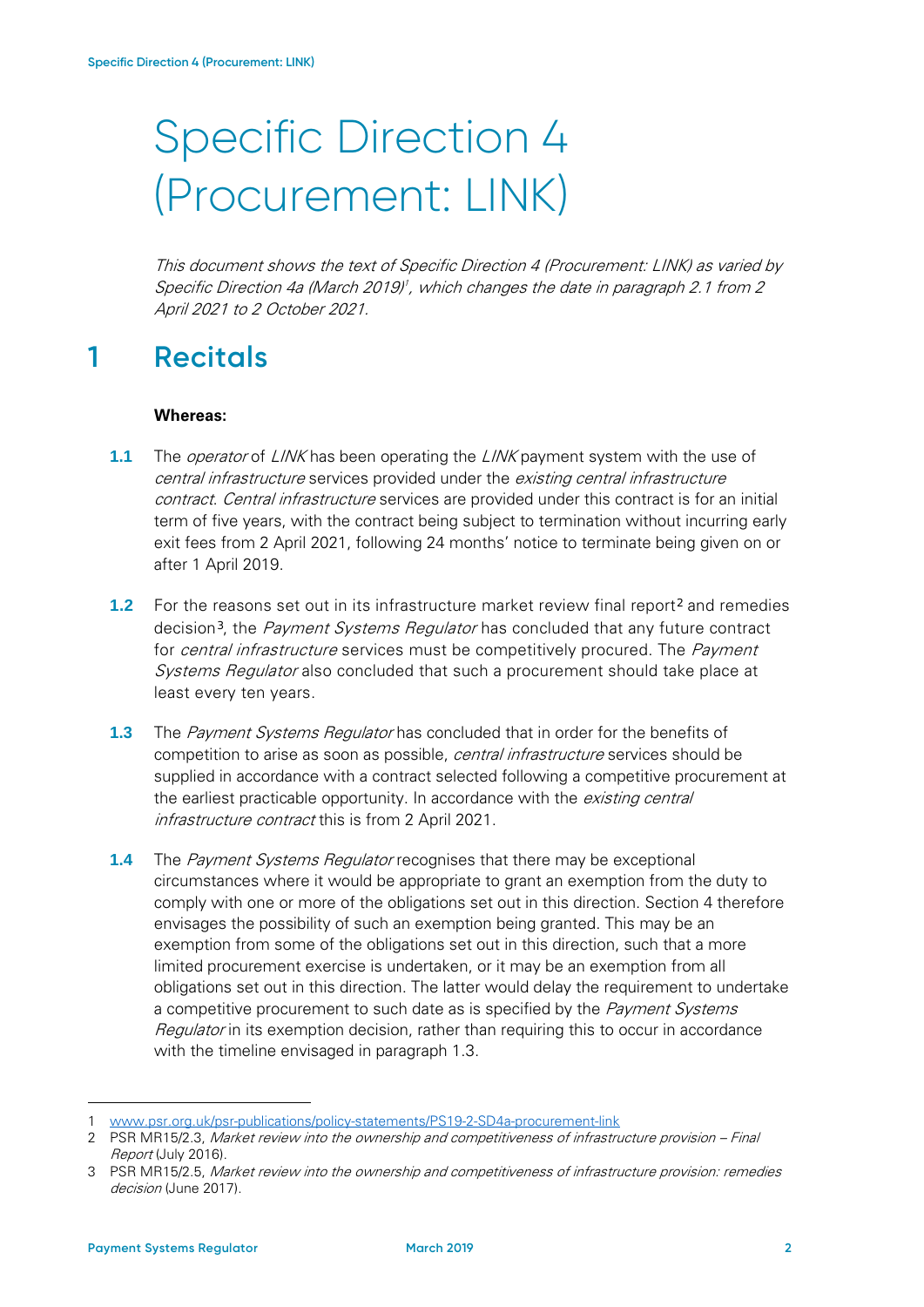### **Power exercised and purpose**

- **1.5** The *Payment Systems Requlator* makes this specific direction in accordance with section 54(3)(c) (Regulatory and competition functions – directions) of the Financial Services (Banking Reform) Act 2013 (the  $Act$ ). In accordance with section 54(3)(c) this specific direction applies to persons of a specified description.
- **1.6** The *Payment Systems Regulator* has had regard in particular to the following provisions of the Act:
	- a. sections 49 to 53 (General duties of regulator)
	- b. section 62(2)(a) (Duty to consider exercise of powers under Competition Act 1998)
- **1.7** The *Payment Systems Regulator* makes this direction for the reasons set out in its infrastructure market review final report<sup>[4](#page-2-1)</sup> and remedies decision<sup>[5](#page-2-2)</sup>.
- **1.8** The purpose of this specific direction is to ensure that if the *operator* of LINK procures any *central infrastructure*, it is procured competitively in accordance with this specific direction.

## **Direction**

**NOW the PSR gives the following specific direction to the operator of** LINK**:**

#### **2 Requirement to procure**

- **2.1** Subject to section 4, the *operator* of *LINK* must take such action as is necessary to ensure that any *central infrastructure contract* in place on or after 2 April October 2021, or such later date as specified by the *Payment Systems Regulator* in accordance with section 4 below, has been procured in accordance with paragraph [2.2](#page-2-0)
- <span id="page-2-0"></span>**2.2** The *procurement* must include the following steps:
	- a. development of a strategy for the procurement
	- b. consultation with service-users, including PSPs and end users
	- c. fair and transparent engagement with potential providers
	- d. development and execution of a transparent and objective process to shortlist potential providers for the competitive tender

-

<span id="page-2-1"></span><sup>4</sup> PSR MR15/2.3, [Market review into the ownership and competitiveness of infrastructure provision –](https://www.psr.org.uk/sites/default/files/media/PDF/MR1523-infrastructure-market-review-final-report.pdf) Final [Report](https://www.psr.org.uk/sites/default/files/media/PDF/MR1523-infrastructure-market-review-final-report.pdf) (July 2016).

<span id="page-2-2"></span><sup>5</sup> PSR MR15/2.5, Market review into the ownership and competitiveness of infrastructure provision: remedies decision (June 2017.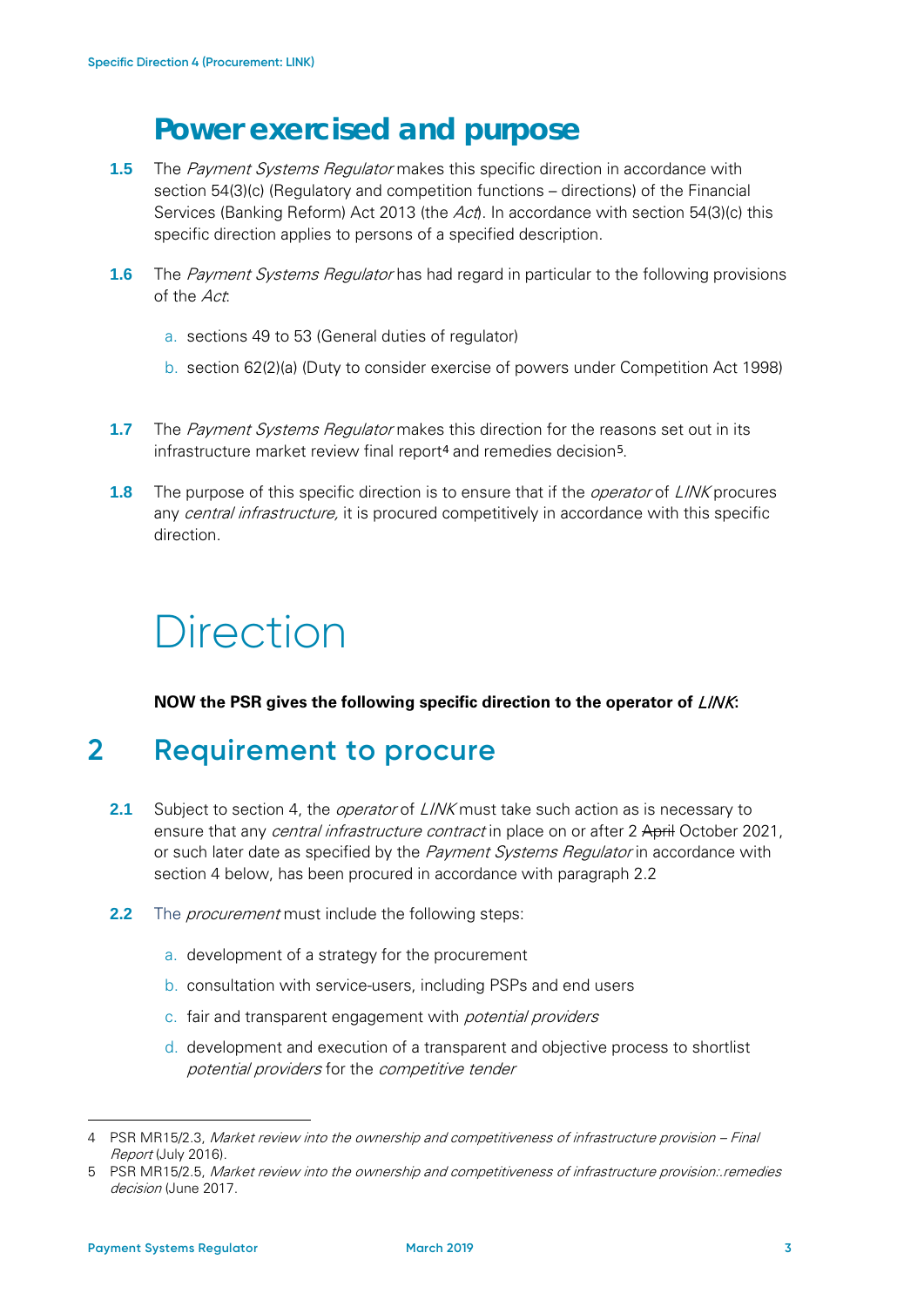- <span id="page-3-0"></span>e. development and execution of a *competitive tender* that is based on transparent and objectively justified criteria, and is likely to attract two or more bids
- f. selection of the central infrastructure provider(s) in accordance with the competitive tender described at [e\)](#page-3-0)
- **2.3** The *operator* of *LINK* must ensure that any *central infrastructure contract* it enters into does not provide for the provision of central infrastructure services for a period exceeding ten years.

#### **3 Reporting requirement**

- <span id="page-3-2"></span>**3.1** The *operator* of *LINK* must report to the *Payment Systems Regulator* on its work under this Specific Direction 4 in accordance with paragraph [7.2.](#page-3-1) Each report must include:
	- a. A description of the *operator's* progress in relation to the steps outlined at [6.3.](#page-2-0)
	- b. Evidence demonstrating that, and a description of how, each of the requirements outlined at paragraph [2.2](#page-2-0) has been, or will be, fulfilled, including:
		- i. Evidence demonstrating that, and a description of how, the *operator* has taken into account the results of its consultation with service-users.
		- ii. Evidence demonstrating that, and a description of how, the *operator* has taken into account the results of its engagement with *potential providers*.
- <span id="page-3-1"></span>**3.2** Unless otherwise specified by the *Payment Systems Regulator* in writing, the *operator* of LINK must submit the reports required by paragraph [7.1](#page-3-2) to the *Payment Systems* Regulator every six months, starting on 29 September 2017. The Payment Systems Regulator may specify that reports be submitted on particular dates, by reference to particular steps of a procurement process, or that reporting dates may be suspended for a period of time.

#### **4 Exemption for exceptional circumstances**

- **4.1** The operator of LINK may apply to the Payment Systems Regulator for an exemption from the duty to comply with one or more of the obligations set out in this Specific Direction 4. Such applications must include:
	- a. the exceptional circumstances which the operator maintains justify the application;
	- b. the steps which the *operator* is taking in relation to securing the provision of *central* infrastructure services absent full compliance with this Specific Direction 4; and
	- c. whether, and when, the operator expects to recommence compliance with all of its obligations under this Specific Direction 4.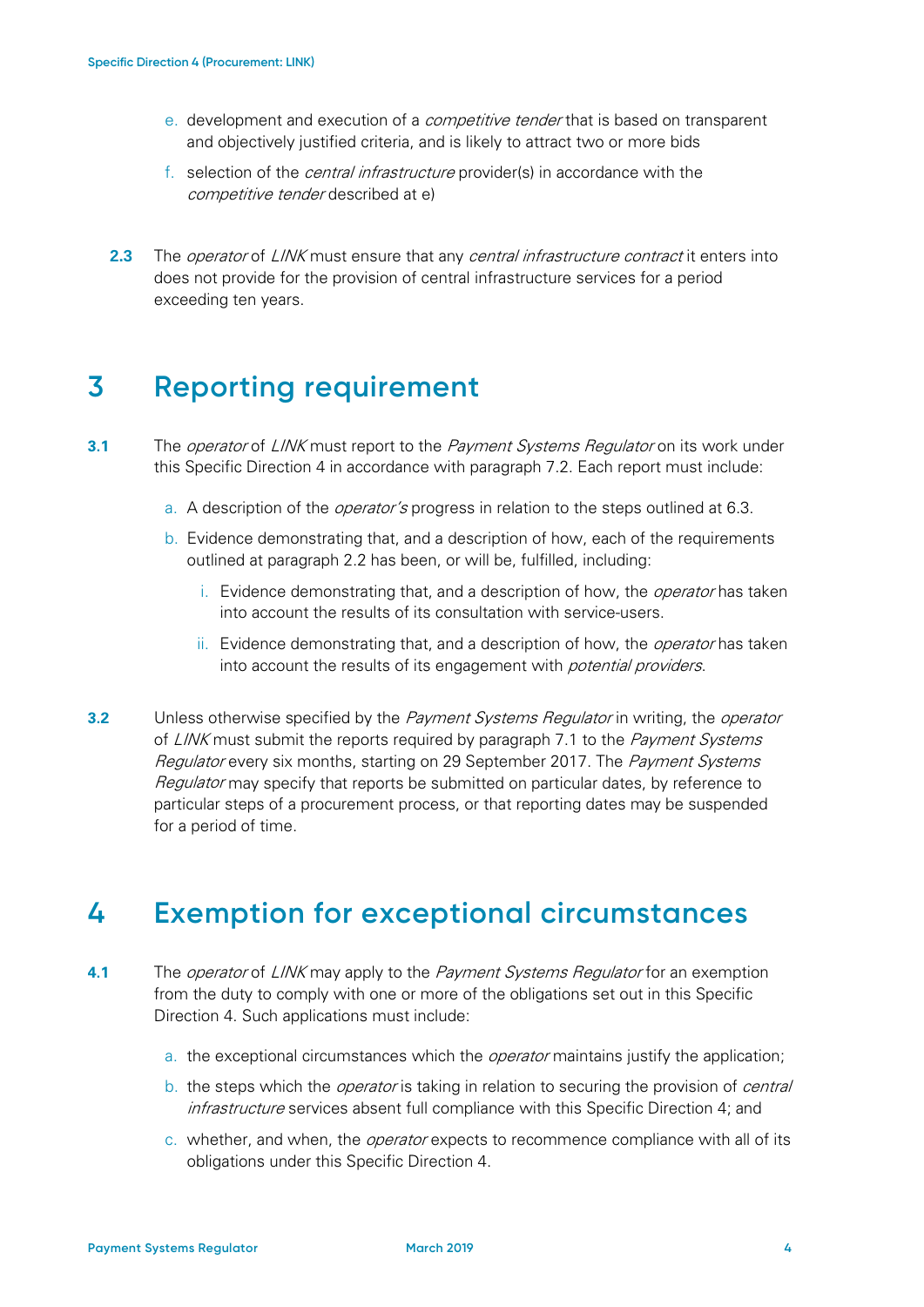- **4.2** The Payment Systems Regulator will consider the application provided and all facts it considers relevant at the time.
- **4.3** The Payment Systems Regulator may reject an application or approve it in whole, or in part, and may make such approval subject to compliance with any conditions.
- **4.4** Where the *Payment Systems Regulator* has approved an application, the *operator* must comply with its obligations under this Specific Direction 4 before such date as the Payment Systems Regulator specifies in the approval of the application.

### **5 Application of Specific Direction 4**

**5.1** This specific direction applies to the *operator* of *LINK*.

#### **6 Commencement and duration**

- **6.1** This specific direction comes into force on 20 June 2017.
- **6.2** This specific direction shall continue in force until such time as it is varied or revoked by the Payment Systems Regulator.

### **7 Citation**

**7.1** This specific direction may be cited as Specific Direction 4 (Procurement: LINK).

#### **8 Interpretation**

- **8.1** General Provisions GP2 and GP3 are incorporated into this specific direction and are to be read as a direction under section  $54$  of the  $Act$  for the purposes of this specific direction.
- **8.2** The headings and titles used in this specific direction are for convenience and have no legal effect.
- **8.3** The Interpretation Act 1978 applies to this specific direction as if it were an Act of Parliament except where words and expressions are expressly defined.
- **8.4** References to any statute or statutory provisions must be construed as references to that statute or statutory provision as amended, re-enacted or modified, whether by statute or otherwise.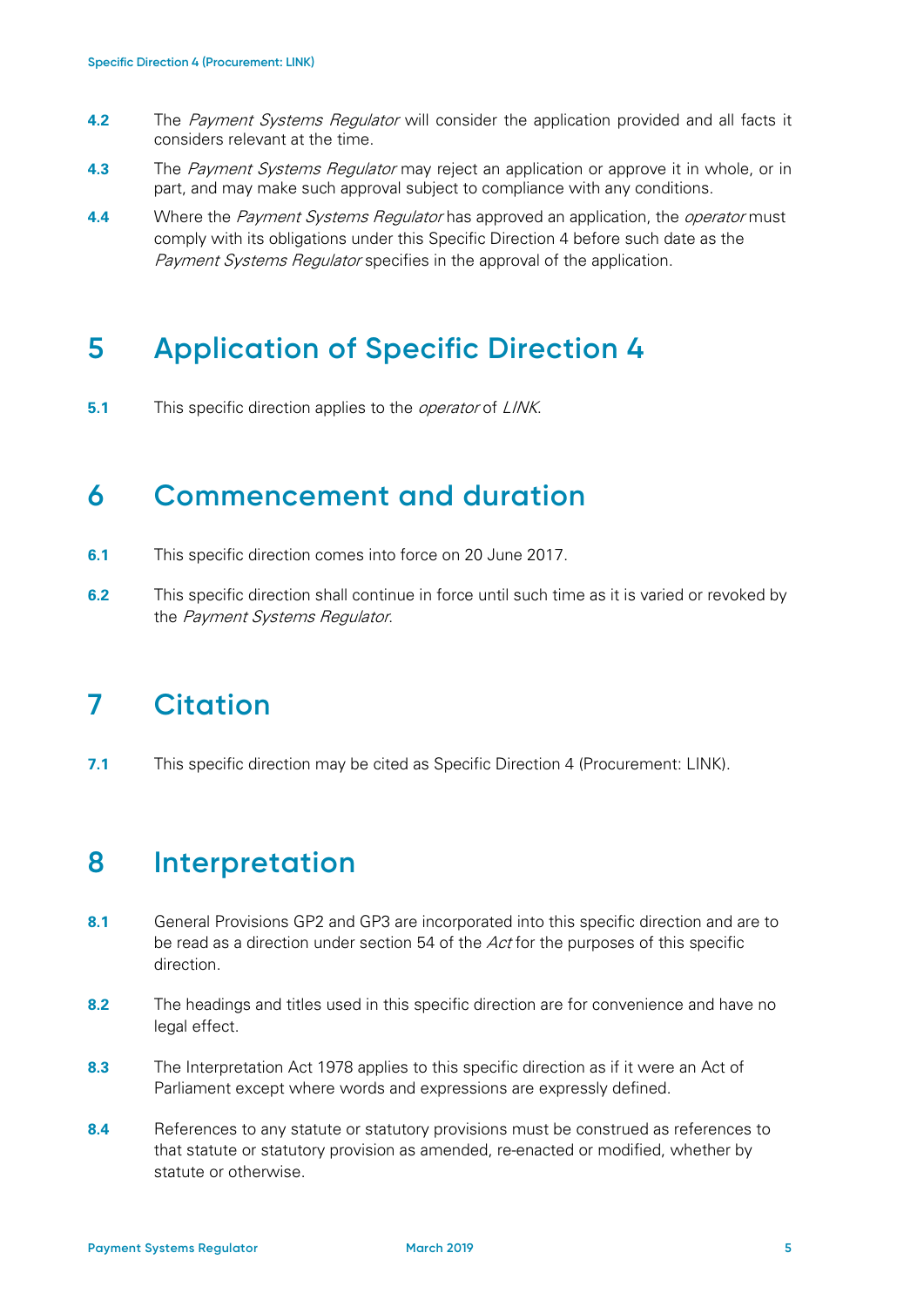#### **8.5** In this specific direction:

| Act                                         | Means the Financial Services (Banking Reform)<br>Act 2013                                                                                                                                                                                |
|---------------------------------------------|------------------------------------------------------------------------------------------------------------------------------------------------------------------------------------------------------------------------------------------|
| central infrastructure                      | Means the whole, or any part of, a package of<br>systems and services, comprising hardware and<br>software, provided under contract to an operator<br>for the purposes of operating LINK, including the<br>processing of funds transfers |
| central infrastructure contract             | Means a contract between an <i>operator</i> and<br>another person for the provision of central<br>infrastructure                                                                                                                         |
| central infrastructure provider             | Means an <i>infrastructure provider</i> when <i>providing</i><br>central infrastructure                                                                                                                                                  |
| <b>Cheque and Credit</b>                    | Means the Cheque and Credit regulated payment<br>system designated by HM Treasury under section<br>43 of the Act in March 2015                                                                                                           |
| competitive tender                          | Means a process by which an <i>operator</i> invites and<br>evaluates bids for the provision of central<br>infrastructure                                                                                                                 |
| existing central infrastructure<br>contract | Means the Switching and Settlement Agreement<br>between VocaLink Limited, LINK Scheme LTD<br>and the present network members of 1 April<br>2016, relating to the LINK Scheme as amended<br>from time to time                             |
| infrastructure provider                     | Has the meaning given by section 42(4) of the Act                                                                                                                                                                                        |
| LINK                                        | Means the LINK regulated payment system<br>designated by HM Treasury under section 43 of<br>the Act in March 2015                                                                                                                        |
| operator                                    | Has the meaning given by section 42(3) of the Act                                                                                                                                                                                        |
| payment system                              | Has the meaning given by section 41 of the Act                                                                                                                                                                                           |
| <b>Payment Systems Regulator</b>            | Means the body corporate established under Part<br>5 of the Act                                                                                                                                                                          |
| potential provider                          | Means a person who is a central infrastructure<br>provider or who, in future, has the potential to<br>become a central infrastructure provider                                                                                           |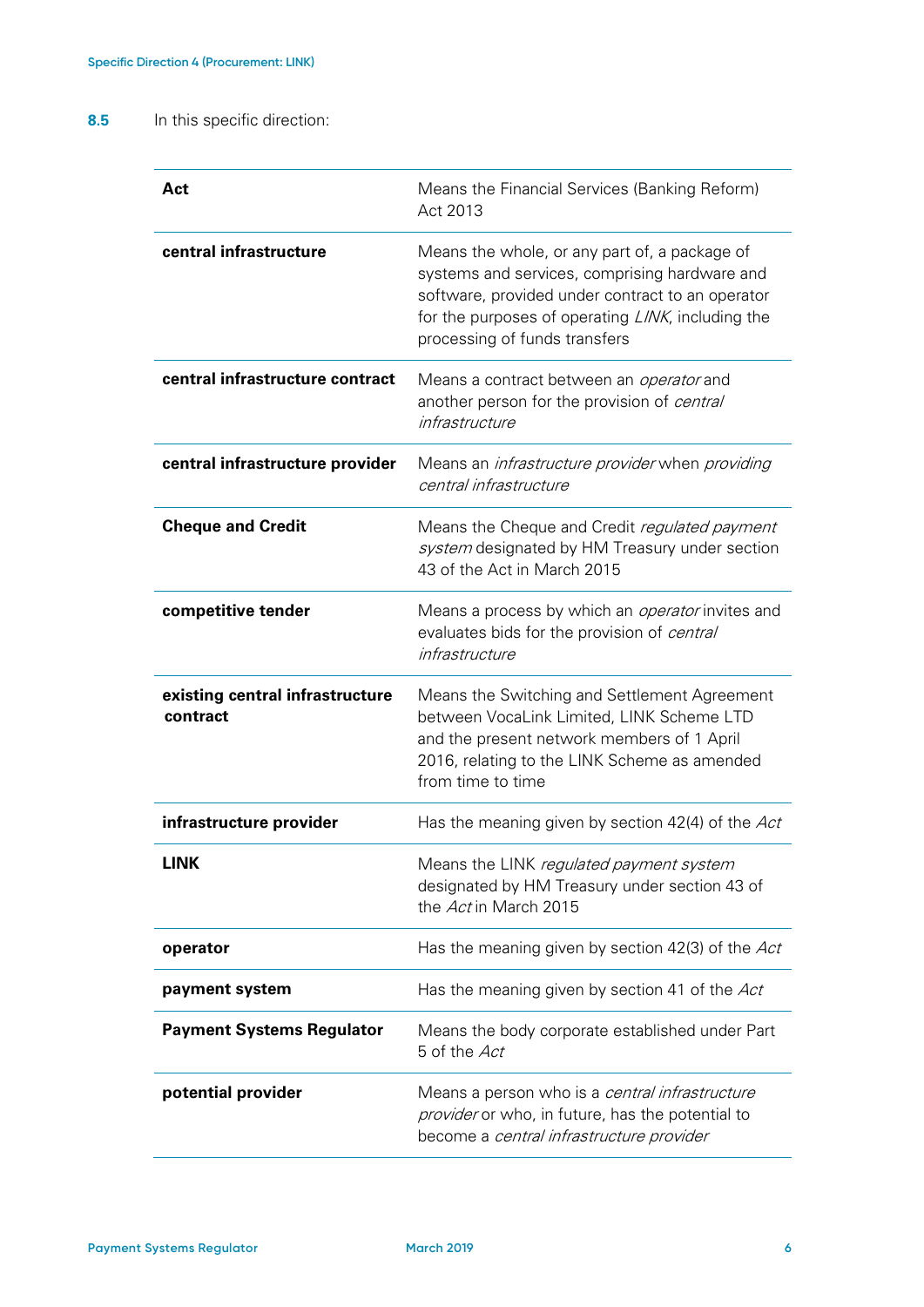| procurement              | Means the process of entering into a contract for<br>the acquisition, by an <i>operator</i> , of <i>central</i><br>infrastructure from another person chosen by that<br>operator |
|--------------------------|----------------------------------------------------------------------------------------------------------------------------------------------------------------------------------|
| regulated payment system | Means a <i>payment system</i> designated by HM<br>Treasury under section 43 of the Act in March<br>2015                                                                          |